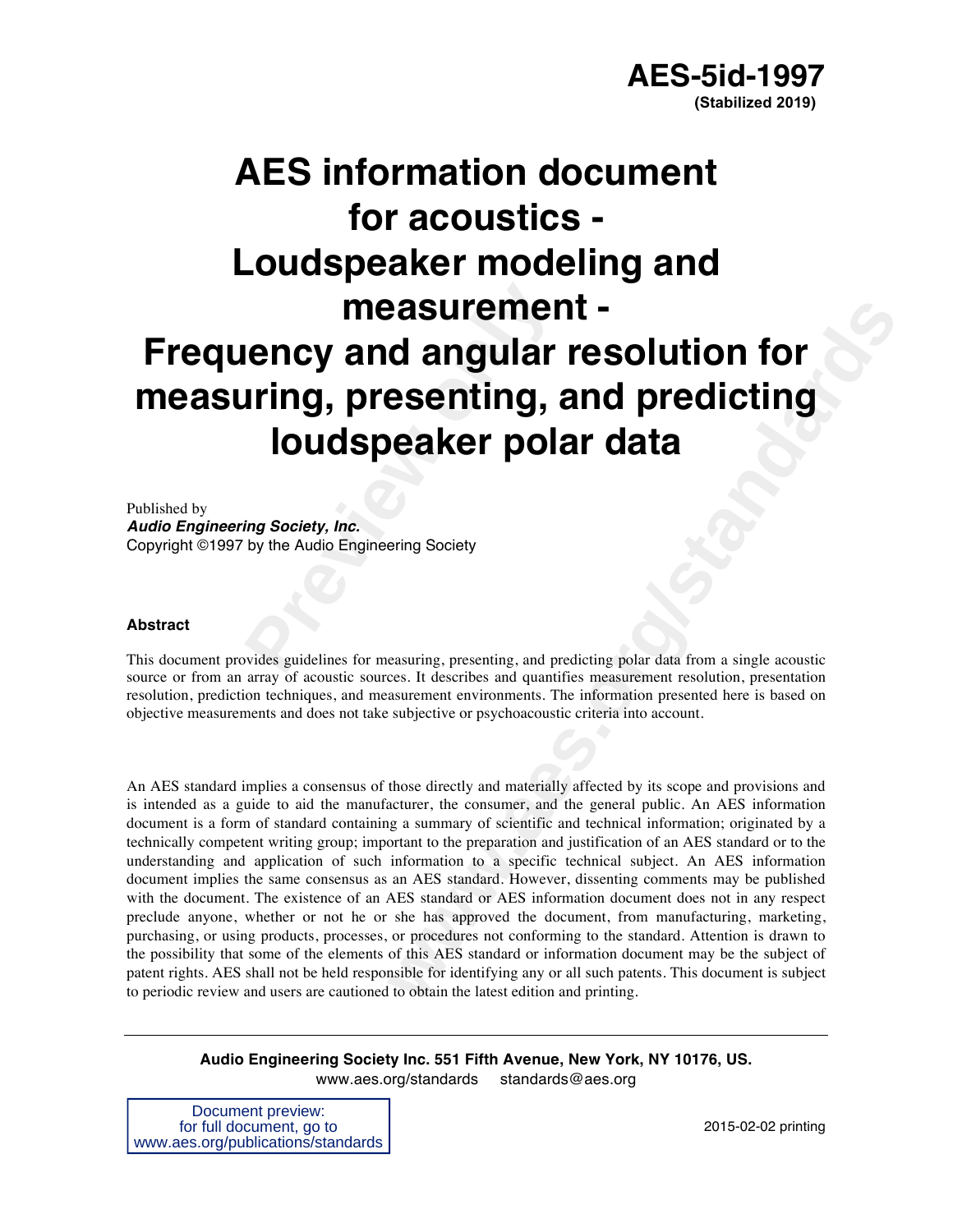### **Contents**

| 6 Application of measured polar data for direct-field sound-system modeling  11<br>6.3 Power summation compared with complex pressure-summation techniques  12 |  |
|----------------------------------------------------------------------------------------------------------------------------------------------------------------|--|
| Annex A (normative) - Amplitude-smoothing error as a function of frequency resolution of                                                                       |  |
| Annex B (normative) - Errors in polar data presentation as a function of bandwidth and                                                                         |  |
|                                                                                                                                                                |  |
|                                                                                                                                                                |  |
|                                                                                                                                                                |  |
|                                                                                                                                                                |  |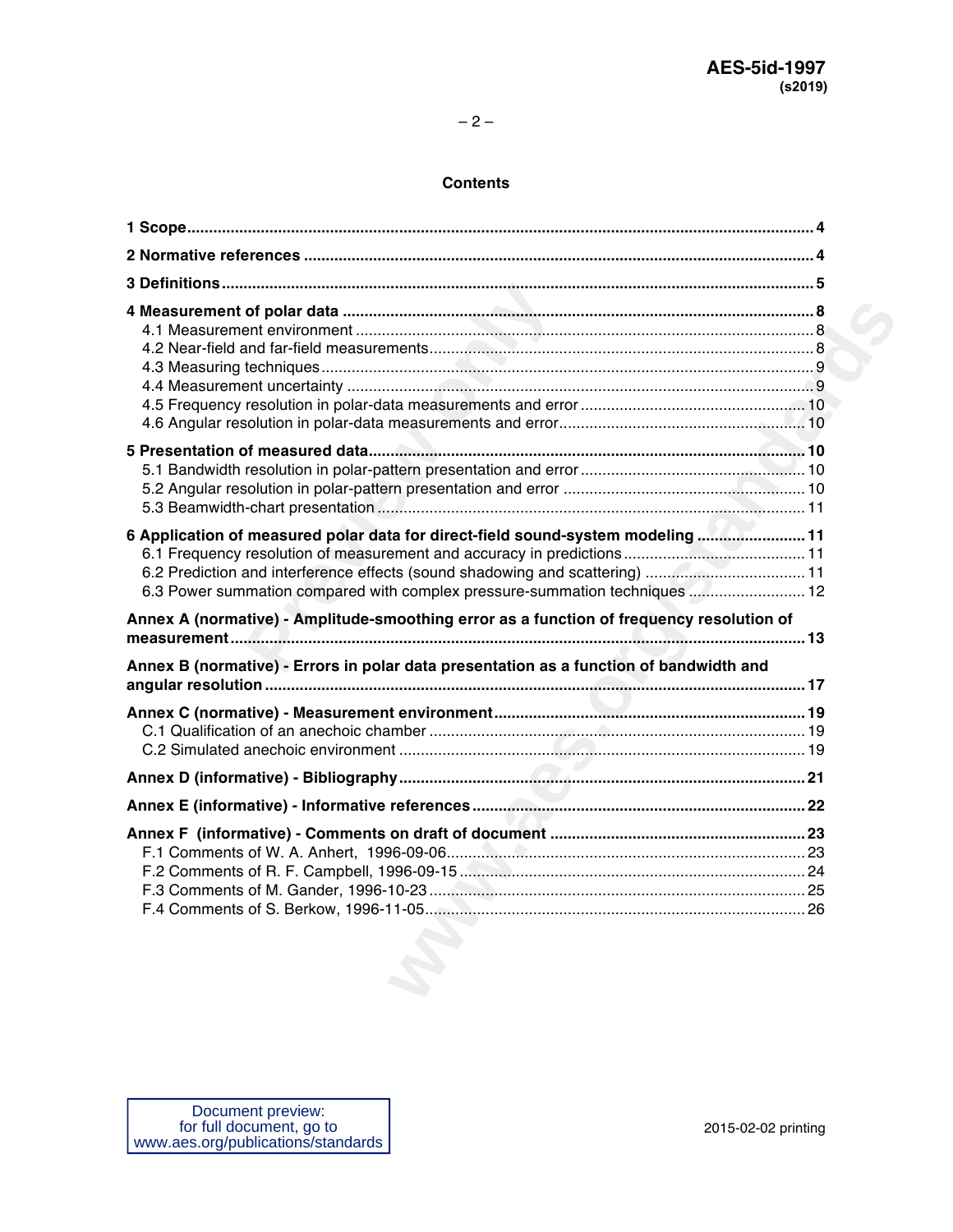#### **Foreword**

[This foreword is not a part of AES-5id-1997 *AES information document for room acoustics and sound reinforcement systems — Loudspeaker modeling and measurement — Frequency and angular resolution for measuring, presenting, and predicting loudspeaker polar data.]*

This document was prepared by the AESSC SC-04-03 Working Group on Loudspeaker Modeling and Measurement of the SC-04 Subcommittee on Acoustics. The group was established in 1990 under the initial leadership of T. Telesky in response to concerns for standardization in the growing field of acoustical modeling.

ie SC-04 Subcommittee on Acoustics. The group lesky in response to concerns for standardization in<br>he autumn of 1993 under the chairmanship of F. S<br>g programs had become useful in roughly estimatin<br>t nulls and lobes in the At its meeting in the autumn of 1993 under the chairmanship of F. Seidel, SC-04-03 recognized that although acoustical modeling programs had become useful in roughly estimating sound coverage, they are unable, yet, to sufficiently predict nulls and lobes in the direct field of loudspeaker arrays. This is in part due to the coarse measurement resolution used to characterize loudspeakers and loudspeaker arrays. Nulls as severe as 20 dB can be measured in the polar response of simple two-horn arrays that are not predicted by commonly used methods and measurement data. In addition, measured data are often presented in such a coarse resolution that these severe nulls do not appear on polar patterns.

Acoustical modeling of sound in spaces requires knowledge concerning sources, room boundaries, and psychoacoustics. To characterize sound sources and room boundaries two AES working groups, SC-04-03 and SC-04-02, were formed. The required measurement resolution to model the total sound field for a given direct to reverberant sound ratio is not known at this time. The resolution required is likely to be a function of this ratio.

This information document evolved out of the effort of working group SC-04-03 to establish, for the direct field, the relationship between the resolution, of measurement and of data presentation, and the accuracy of presented and predicted polar patterns and frequency responses of loudspeakers, individually and in arrays.

necrns for standardization in the growing field of acoustical modeling.<br>
ther the chairmanship of F. Scidel, SC-04-03 recognized that although<br>
the useful in roughly scittanting sound coverage, they are unable, yet, to<br>
di A round robin set of measurements, designated AES-X07 experiment 1.1, was designed and executed to study, among other issues, the relationship between resolution and accuracy. AES project AES-X07 is described in detail in AESSC News in *JAES,* vol. 42, no. 9, p. 707. The results of these measurements were presented and discussed at the 97th AES Convention in San Francisco and reported in AESSC News in *JAES* vol. 43, no. 6, p. 519. This work, supplemented by subsequent analysis and further measurements by Felicity Seidel and Henrik Staffeldt, using facilities provided by Meyer Sound Laboratories, Inc., and by the Department of Acoustics Technology at the Technical University of Denmark, and reported in *JAES,* vol. 44, no. 7/8, has led to the writing of AES-5id-1997.

The application of these data in modeling the total sound field for a given direct to reverberant sound ratio has yet to be investigated and is in the scope of the working group SC-04-01.

A writing group headed by Seidel and Staffeldt prepared this document based on the instructions of the working group.

Mendel Kleiner Chair, AESSC SC-04 Subcommittee on Acoustics 1996-04-16

2015-02-02 printing